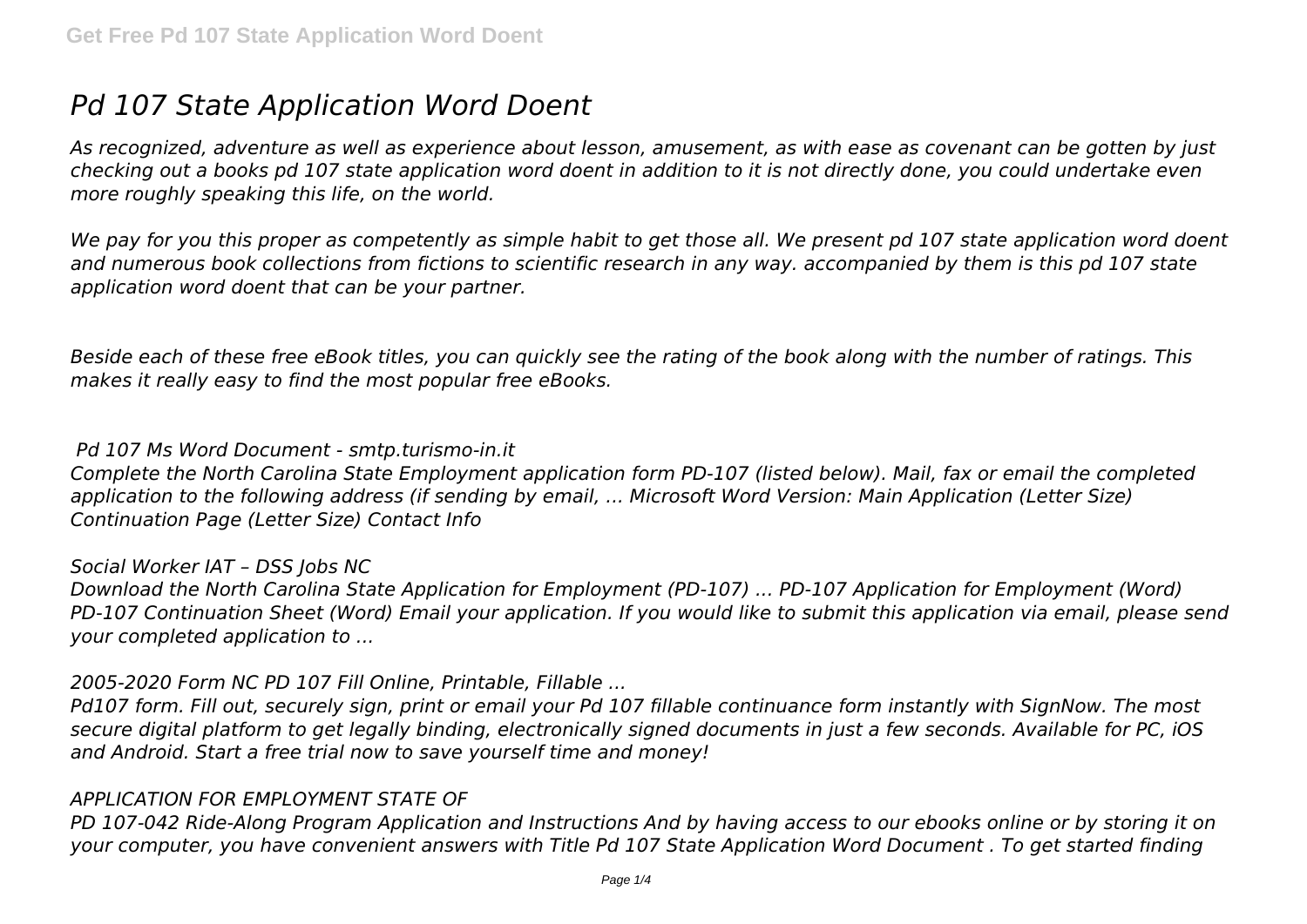*Title Pd 107 State Application Word Document , you are right to find our website which has a comprehensive ...*

#### *Pd 107 State Application Word*

*NC State Government Paper Application for Employment (PD-107) Associated Files. pd107ltr-Nov-2020.pdf. This paper application for State of North Carolina employment is a fillable form. PDF • 852.86 KB. Download. pd107ltr-Nov-2020.docx. This ...*

#### *Pd 107 State Application Word Document*

*PD 107 (REV April 2019) Equal Opportunity Information State Government policy prohibits discrimination based on race, sex, color, creed, national origin, age, genetic information or disability. Sex, age or absence of disability is a bona fide occupational qualification in a small number of State jobs. The*

## *Pd107 form - Fill Out and Sign Printable PDF Template ...*

*PD 107 (REV. 04/2006) Equal Opportunity Information. State Government policy prohibits discrimination based on race, sex, color, creed, national origin, age or disability. Sex, age or absence of disability is a bona fide occupational qualification in a small number of State jobs. The information requested below will in no way affect you as an ...*

#### *State of North Carolina*

*Pd 107 Ms Word Document NC State Government Paper Application for Employment (PD-107) Associated Files. pd107ltr-Feb-2020.pdf. This paper application for State of North Carolina employment is a fillable form.*

#### *Careers – Welcome to Eastpointe.net*

*North Carolina Office of State Human Resources Mailing Address: MSC 1331 , Raleigh , NC 27699-1331 Physical Address: 116 W. Jones Street , Raleigh , NC 27603*

#### *State of North Carolina*

*pd 107 1995 form notice: 1. 2. 3. to be considered for state employment, you must answer all questions and complete all sections of this application form. the state employs nc state application pd 107 revised 09/08/2011 application for employment state of north carolina instructions to applicants to be considered for state employment you must ...*

## *pd107ltr - NC Cosmetic Arts*

*nc state application pd 107 revised 09/08/2011 application for employment state of north carolina instructions to applicants to be considered for state employment you must answer ncf3 form f-3 (revised 2/08) north carolina criminal justice* Page 2/4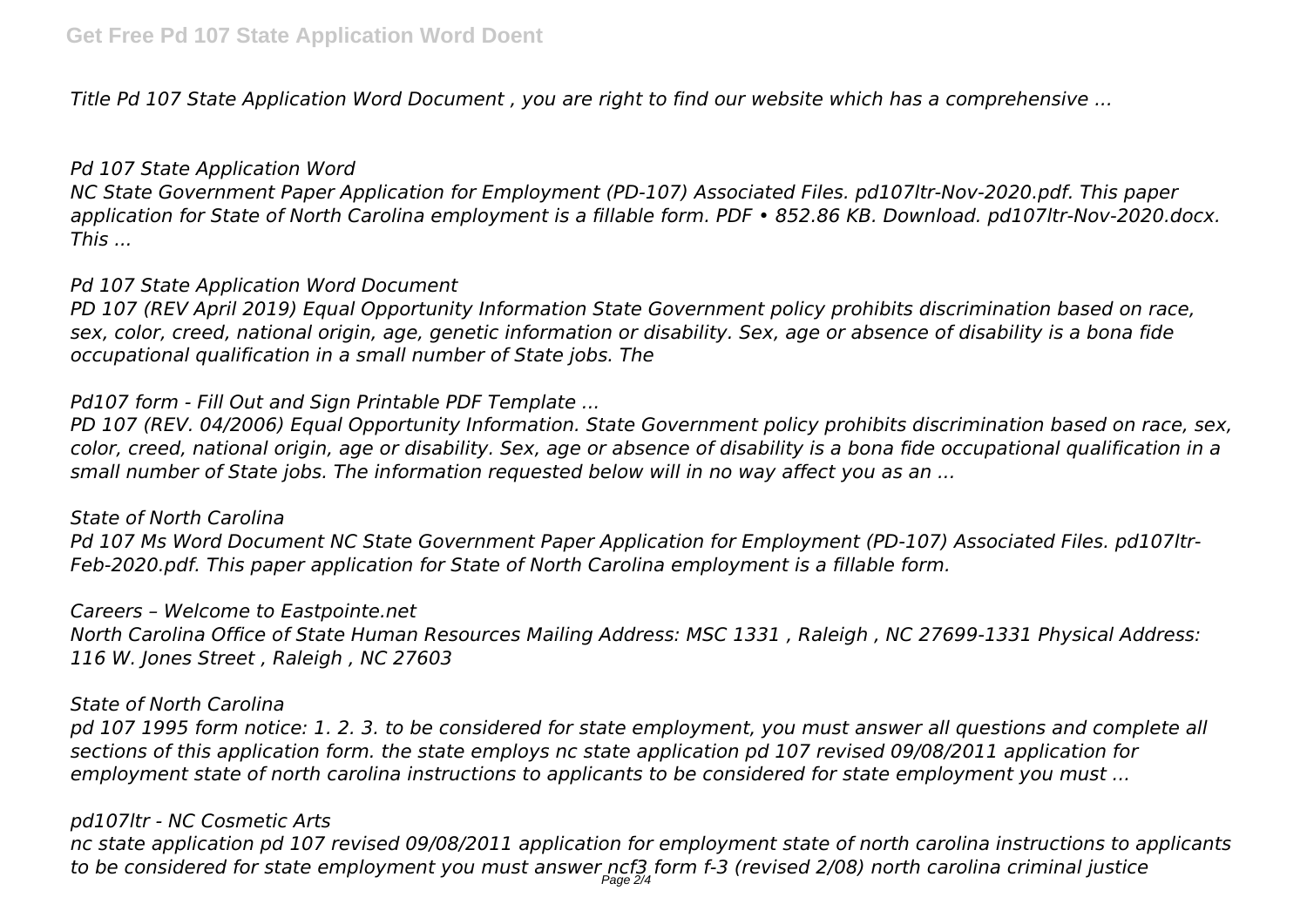*education and training standards commission criminal justice standards division telephone: (919)*

## *2020 Form NC Application for Employment Fill Online ...*

*application for employment state of north carolina instructions to applicants to be considered for state employment, you must answer all questions and complete all sections of this application form. the state employs only us citizens or aliens who can provide proof of identity and work authorization within 3 working days of*

# *APPLICATION FOR EMPLOYMENT*

*RETURN TO: STATE OF ALABAMA PERSONNEL DEPARTMENT P. O. BOX 304100 MONTGOMERY, ALABAMA 36130-4100 WWW.PERSONNEL.ALABAMA.GOV FAX: (334) 242-1110 Form 3 – Revised Oct. 2019 DO NOT WRITE IN THIS SPACE Job Title of Examination (one per application): Option (if applicable): EDUCATION: High School Diploma or GED? ( ) Yes ( ) No*

# *NC State Government Paper Application for Employment (PD-107)*

*North Carolina State Government Application for Employment (PD-107) MS Word 6.0 : PDF. Main page (legal size) PD107.doc : PD107.pdf. Continuation page (letter size) PD107a.doc : PD107a.pdf . Browse Section. Human Resources Home; Employee Relations; Position Management; ...*

# *North Carolina State Government Application for Employment ...*

*Thank you for your interest in employment with the State of North Carolina. North Carolina hires the most qualified people available to serve its citizens. Although everyone who applies cannot be hired, each application will be given consideration based on its competitiveness compared to other applications received. PD 107 (REV Feb 2020)*

## *Form 3 - State of Alabama Personnel Department*

*To Apply: Submit a completed PD-107 (state application) and copies of transcripts to Brenda Melvin, Wayne County DSS, 301 N. Herman Street, Box HH, Goldsboro, NC 27530. Unsigned or incomplete applications will not be processed.*

## *Documents | NC Office of Human Resources*

*Please note that the listing for each open position will specify if the position requires a Warren County application or NC State application (PD-107). Applications for positions at the Department of Social Services or Health Department require the completion of a NC State application.*

# *Pd 107 State Application Word Document*

*PD 107-042 Ride-Along Program Application and Instructions And by having access to our ebooks online or by storing it on your computer, you have convenient answers with Title Pd 107 State Application Word Document . To get started finding* Page 3/4